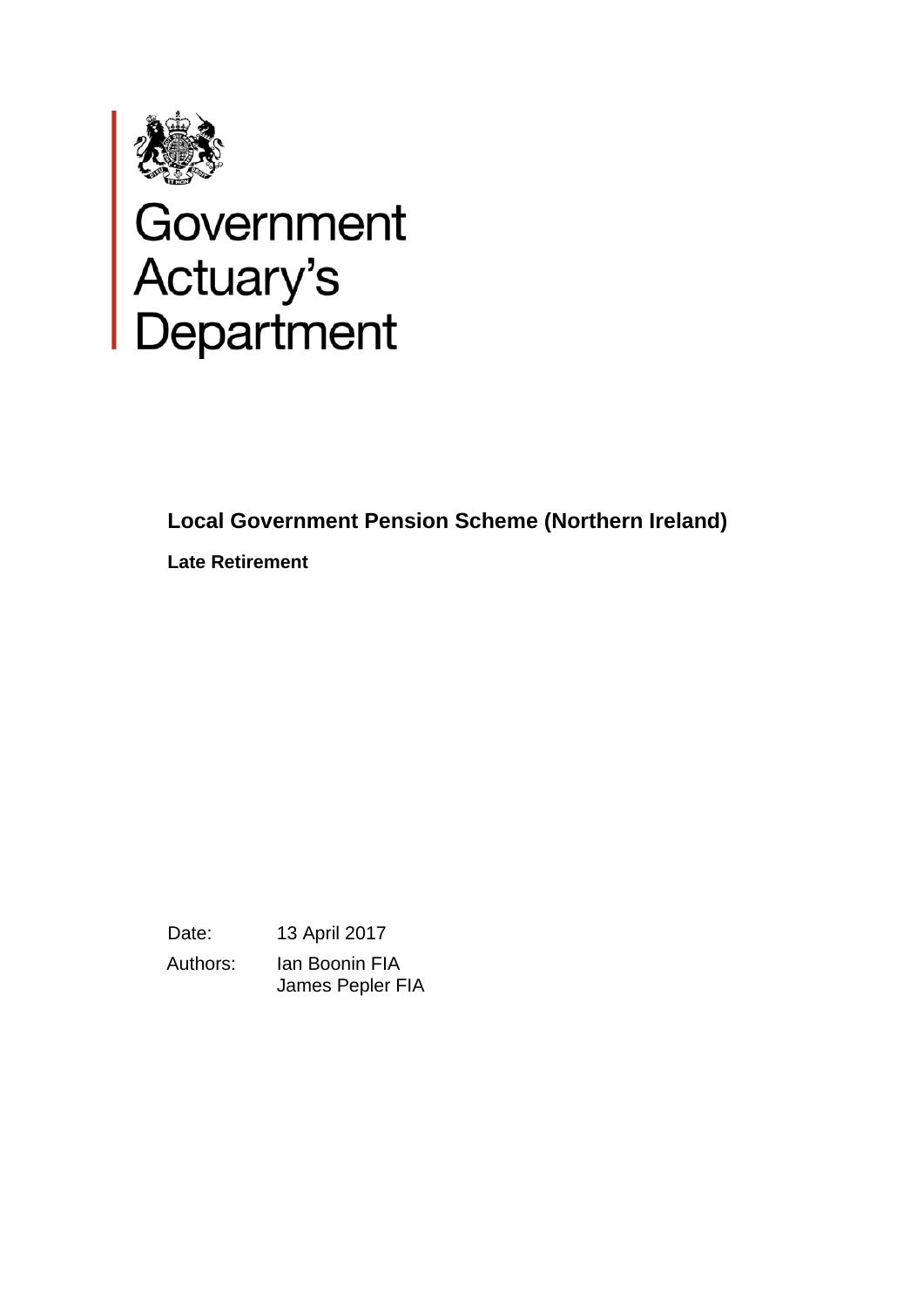

# **Contents**

|                                |                                           | page |
|--------------------------------|-------------------------------------------|------|
| 1                              | <b>Introduction</b>                       |      |
| $\mathbf{2}$                   | The increase in benefits                  | 3    |
| 3                              | <b>Examples</b>                           | 5    |
|                                | <b>Appendix A: Cited Regulations</b>      | 7    |
|                                | <b>Appendix B: Legislative references</b> | 10   |
| <b>Appendix C: Limitations</b> |                                           |      |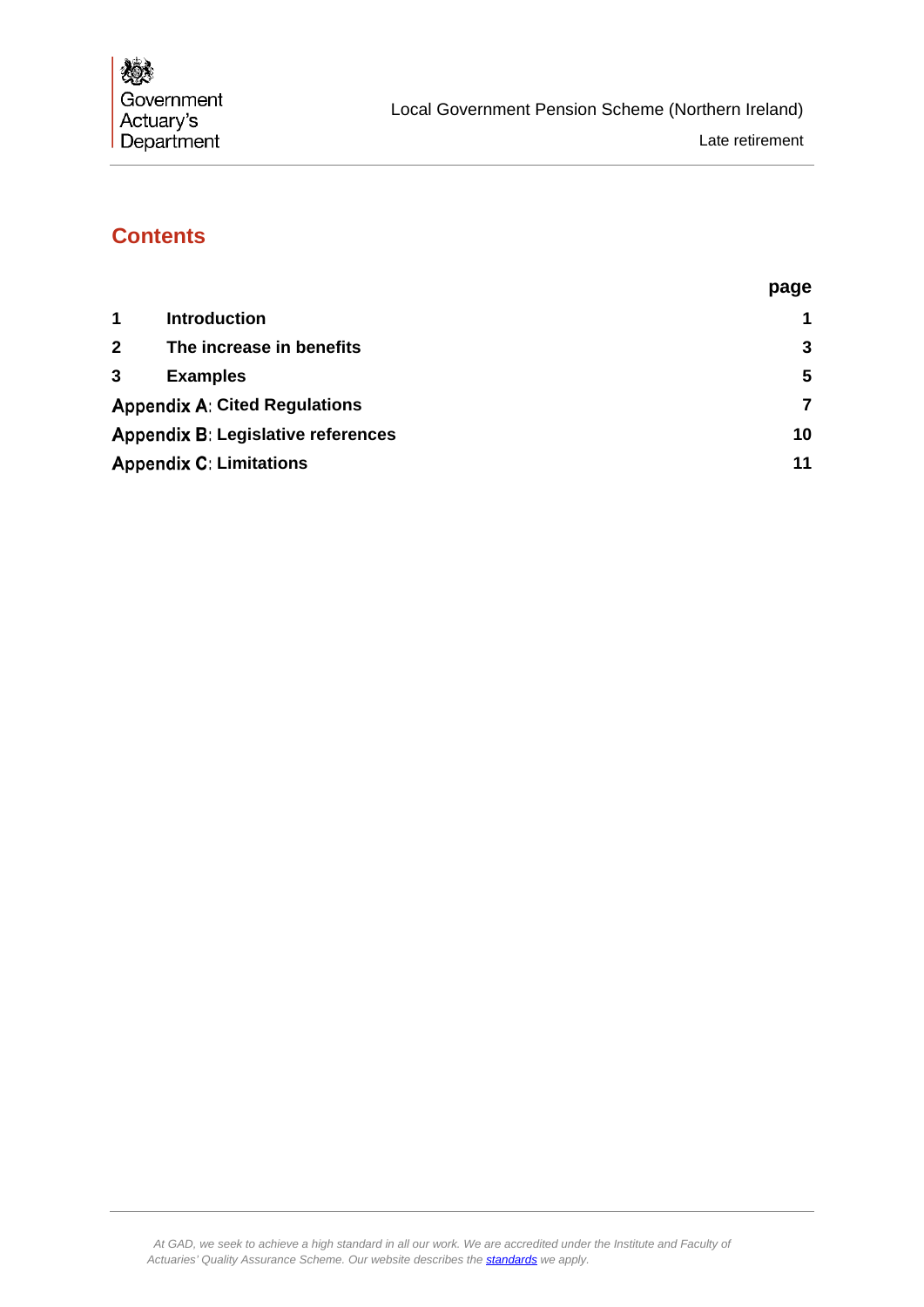# <span id="page-2-0"></span>**1 Introduction**

- 1.1 The Department for Communities (DfC) is required under the Local Government Pension Scheme Regulations (Northern Ireland) 2014 ('the 2014 Regulations') (SRNI 2014/188), to issue actuarial guidance on late retirement increases to benefits payable after normal pension age.
- 1.2 This guidance also applies to benefits accrued before 1 April 2015, including members who left active service before 1 April 2015, and to Councillor members. Full details of the legislative references are in Appendix B.
- 1.3 The remainder of this introduction contains:
	- > details of the implementation and future review of this guidance, and
	- > statements about third party reliance and liability
- 1.4 In the remainder of this note:
	- > the second section describes the increase to be applied on late retirement
	- > the third section provides examples
	- > Appendices A and B quote the relevant statutory references
	- > Appendix C sets out some important limitations.

#### **Implementation and Review**

- 1.5 DfC is required to consult GAD before issuing actuarial guidance under the 2014 Regulations [Regulation 2(3) of the 2014 Regulations].
- 1.6 As part of this consultation DfC has asked GAD to recommend actuarial guidance in respect of the regulations detailed above. This document forms GAD's recommendation for the actuarial guidance required by these regulations.
- 1.7 This note has effect only when this guidance is issued by DfC to the Northern Ireland Local Government Officers' Superannuation Committee (NILGOSC) in accordance with Regulation 2(3) of the 2014 Regulations, and is subject to the implementation instructions provided at that time. DfC has informed GAD that this guidance will come into force with effect from 1 August 2017.
- 1.8 This guidance replaces the previous guidance dated 19 March 2015.
- 1.9 This guidance has been written for pension administrators and assumes some knowledge of general pension terminology, and some familiarity with retirement calculations for the Local Government Pension Scheme. Any questions concerning the application of the guidance should, in the first instance, be referred to DfC.
- 1.10 GAD recommends that factors should be reviewed periodically, depending on external circumstances, for example when changes in the actuarial assumptions adopted for other scheme factors take place, or following each triennial cycle of future valuations of the LGPS.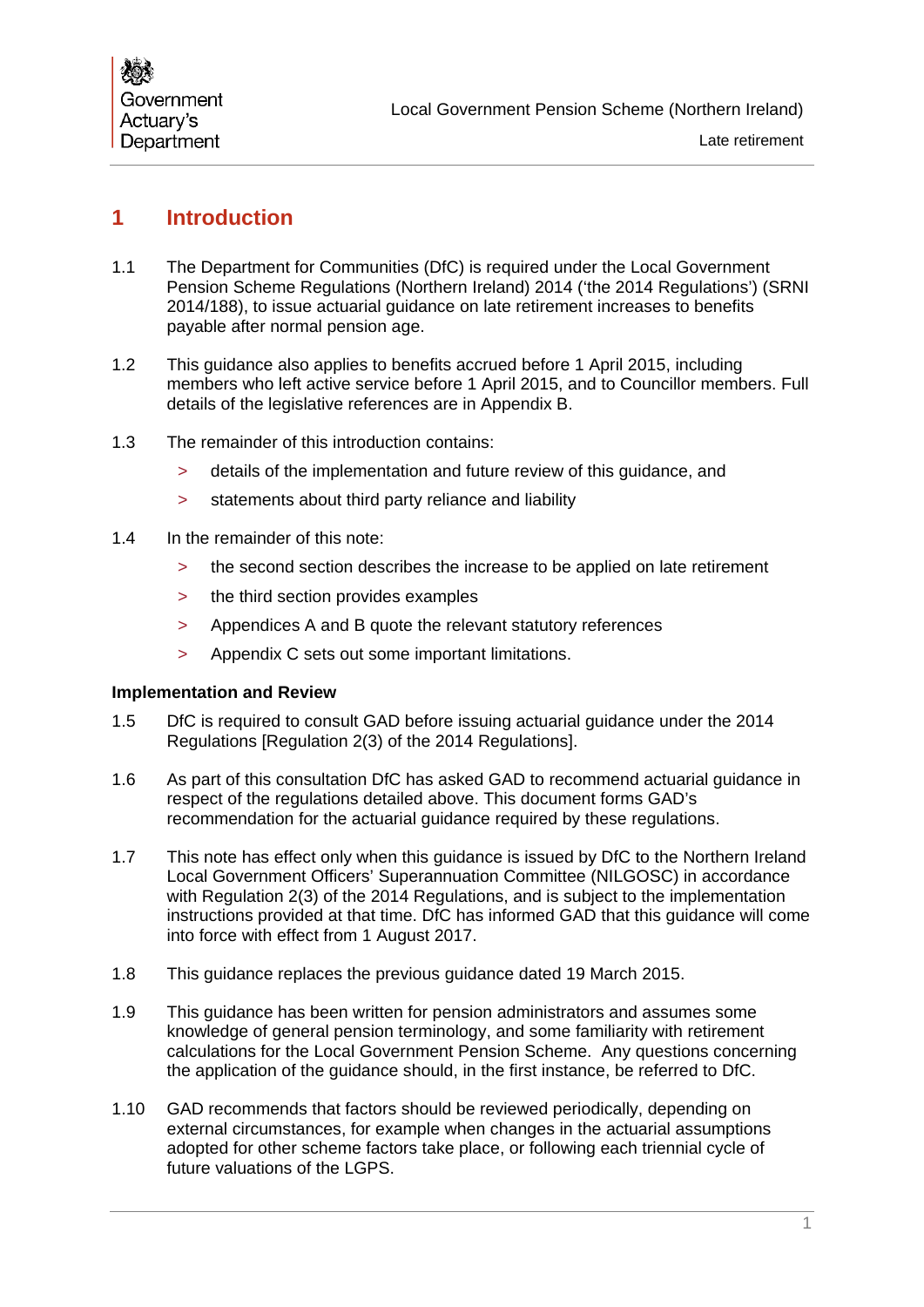| 燃<br>Government   |                                                    |
|-------------------|----------------------------------------------------|
| $\vert$ Actuary's | Local Government Pension Scheme (Northern Ireland) |
| Department        | Late retirement                                    |

#### **Use of this note**

- 1.11 This note has been prepared for DfC and can be relied upon by them. We are content for this note to be released to third parties, provided that:
	- > it is released in full;
	- > the advice is not quoted selectively or partially; and
	- > GAD is identified as the source of the note.
- 1.12 Third parties may wish to seek their own actuarial advice where appropriate. GAD has no liability to any person or third party for any act or omission taken, either in whole or in part, on the basis of this note.

#### **Third party reliance**

1.13 When issued by DfC in accordance with paragraph 1.7 above, this note should be used as the actuarial guidance required under the regulations cited. Other than for this purpose, no person or third party is entitled to place any reliance on the contents of this note, except to any extent explicitly stated herein.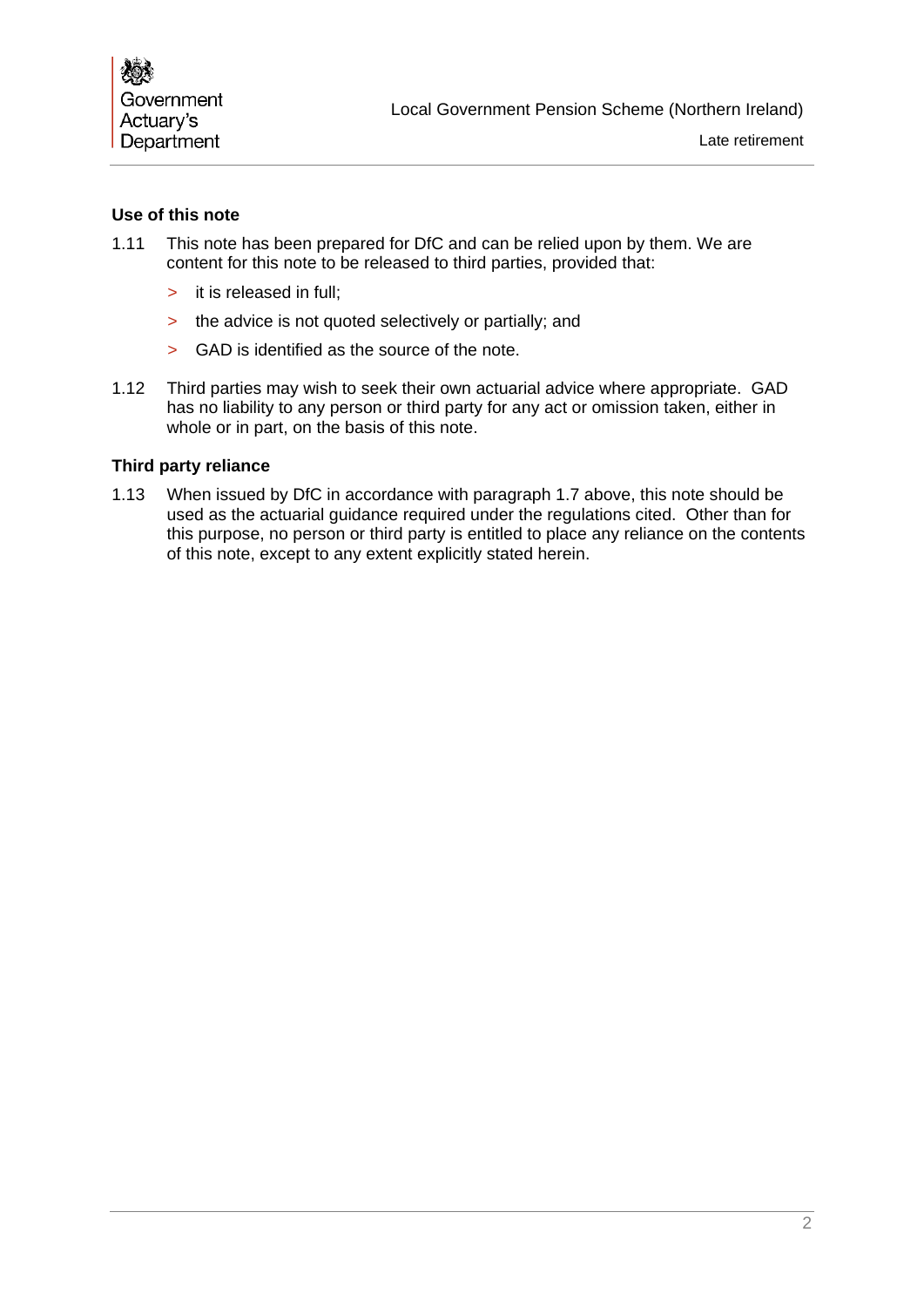Government Actuary's Department

# <span id="page-4-0"></span>**2 The increase in benefits**

- <span id="page-4-1"></span>2.1 Pensions are increased if they are taken after the following ages:
	- > For service before 1 April 2015: age 65
	- > For service on or after 1 April 2015: State Pension Age, or if higher, age 65
- 2.2 For members retiring after age 65 with a State Pension Age greater than 65, retirement might occur between age 65 and State Pension Age, or after State Pension Age. Where retirement takes place after age 65 but before State Pension Age, the pre-2015 benefits will be adjusted upwards in accordance with this guidance document and the post-2015 benefits will be adjusted downwards in accordance with the guidance document "Early Retirement". Where retirement takes place at State Pension Age, benefits from pre-2015 service will be adjusted upwards in accordance with this guidance document. Where retirement takes place after State Pension Age, benefits from both periods will be adjusted upwards in accordance with this guidance document but different increases will apply to service before 1 April 2015 and on or after 1 April 2015.
- 2.3 DfC has confirmed that, where an addition to a member's benefits applies as a result of the statutory underpin (Regulation 4(4) of The Local Government Pension Scheme (Amendment and Transitional Provisions) Regulations (Northern Ireland) 2014 ('the 2015 Scheme Transitional Regulations') (SRNI 2014/189)), and the member's benefits are taken after age 65, all of the member's benefits accrued up to normal retirement age in the 2009 Scheme, (whether accrued before or after 1 April 2015), and the benefits corresponding to the "underpin amount described in regulation 4(6), are subject to an adjustment for late payment by reference to age 65. Any benefits in excess of this would be subject to adjustment (whether upwards for late payment or downwards for early payment) by reference to the member's normal pension age in the 2015 Scheme.
- 2.4 DfC has also confirmed that State Pension Age for the purpose of calculating late retirement factors should be based on legislation in force at the point benefits are paid.
- 2.5 Both the pre-1 April 2015 and the post-31 March 2015 elements of the pension benefits should be uplifted by 0.010% simple – and the automatic 3/80ths retirement grant (if any) deriving from pre-1 April 2009 service should be uplifted by 0.001% simple – for each day on or after the date the member reached the ages specified in paragraph [2.1](#page-4-1) above, and before the member's actual retirement date.
- 2.6 Subject to paragraph [2.9](#page-5-0) below, the increase under this guidance should be applied to the total pension, including the Guaranteed Minimum Pension ("GMP") element of the pension. The increase should be applied to the benefits after Pensions Increases have been added in relation to any period of deferment.
- 2.7 Under regulations 27(7) and 28(6) of the 2014 Regulations, once in payment, retirement pensions should be increased in accordance with the 'index rate adjustment' (i.e. under the Pensions Increase Acts). Any pension accrued under the 2009 Regulations should be increased under the Pensions Increase Acts.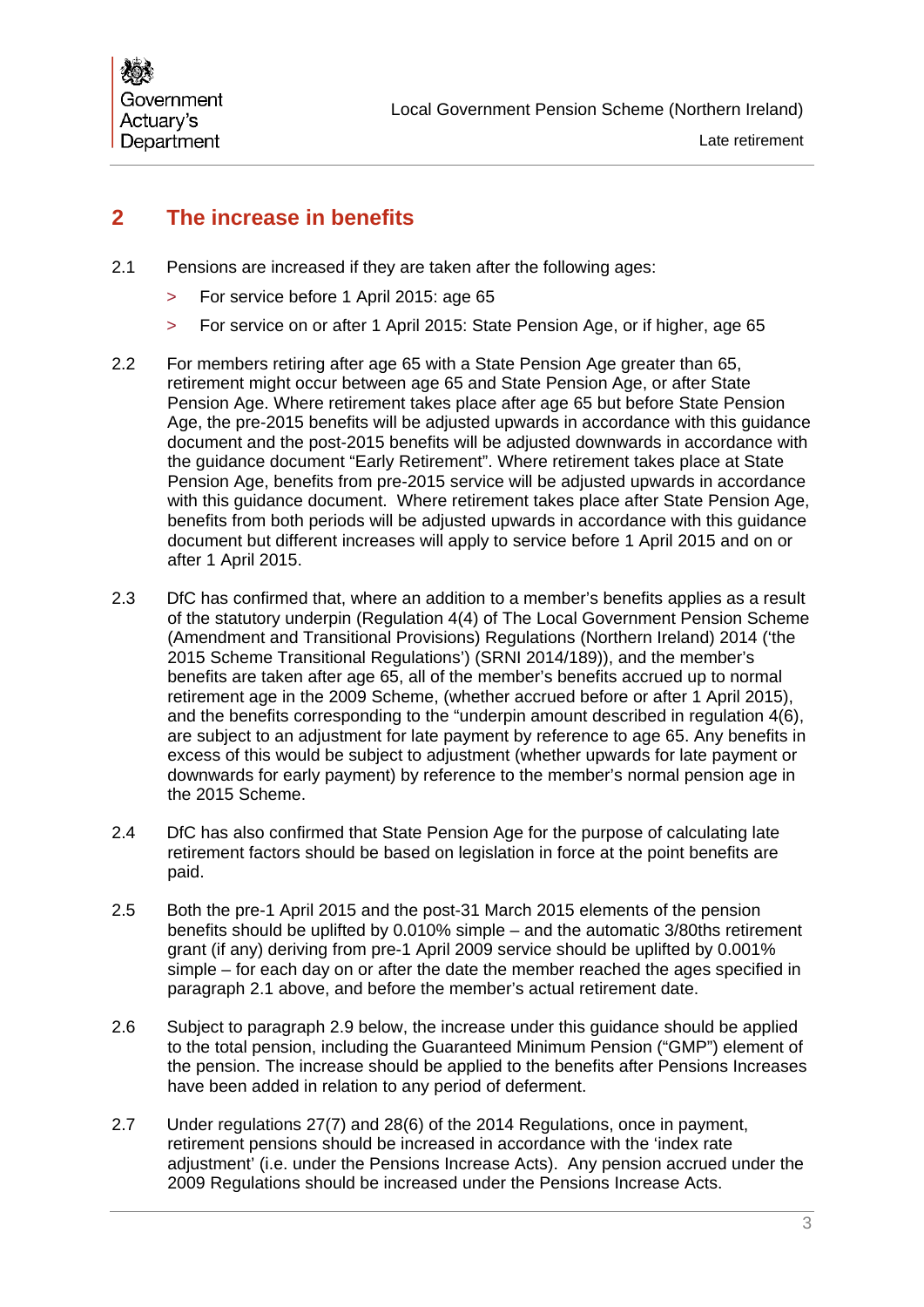

- 2.8 Regulation 31(3) and 31(11) of the 2014 Regulations requires that the pension must come into payment no later than the day before the member's 75<sup>th</sup> birthday.
- <span id="page-5-0"></span>2.9 Section 9 of the Pension Schemes (Northern Ireland) Act 1993 requires member consent if GMPs are deferred by more than 5 years after GMP pension age (which is age 60 for females and age 65 for males). Where a member elects to draw the GMP element of their total benefits, only the excess pension (over the GMP) should be increased at retirement in accordance with paragraph 2.5. This also applies where a deferred pension has been postponed until after age 65 but where the GMPs have been brought into payment earlier (at or after GMP pension age).
- 2.10 A councillor who was a deferred member of the Scheme in respect of a new council (as defined in the 2015 Scheme Transitional Regulations), or an active member of the Scheme before 1 April 2015, and who becomes a member of the 2015 Scheme will receive benefits deriving from their pre-1 April 2015 service increased for late payment (or reduced for early payment) by reference to retirement age 65, and benefits for post-1 April 2015 service increased for late payment (or reduced for early payment) by reference to NPA.
- 2.11 The regulations do not stipulate the method to be used in calculating the late retirement increases. The factors in this guidance have been provided in a simple format to ease administration. They provide outcomes of broadly actuarial neutrality within the constraints of the simple format adopted.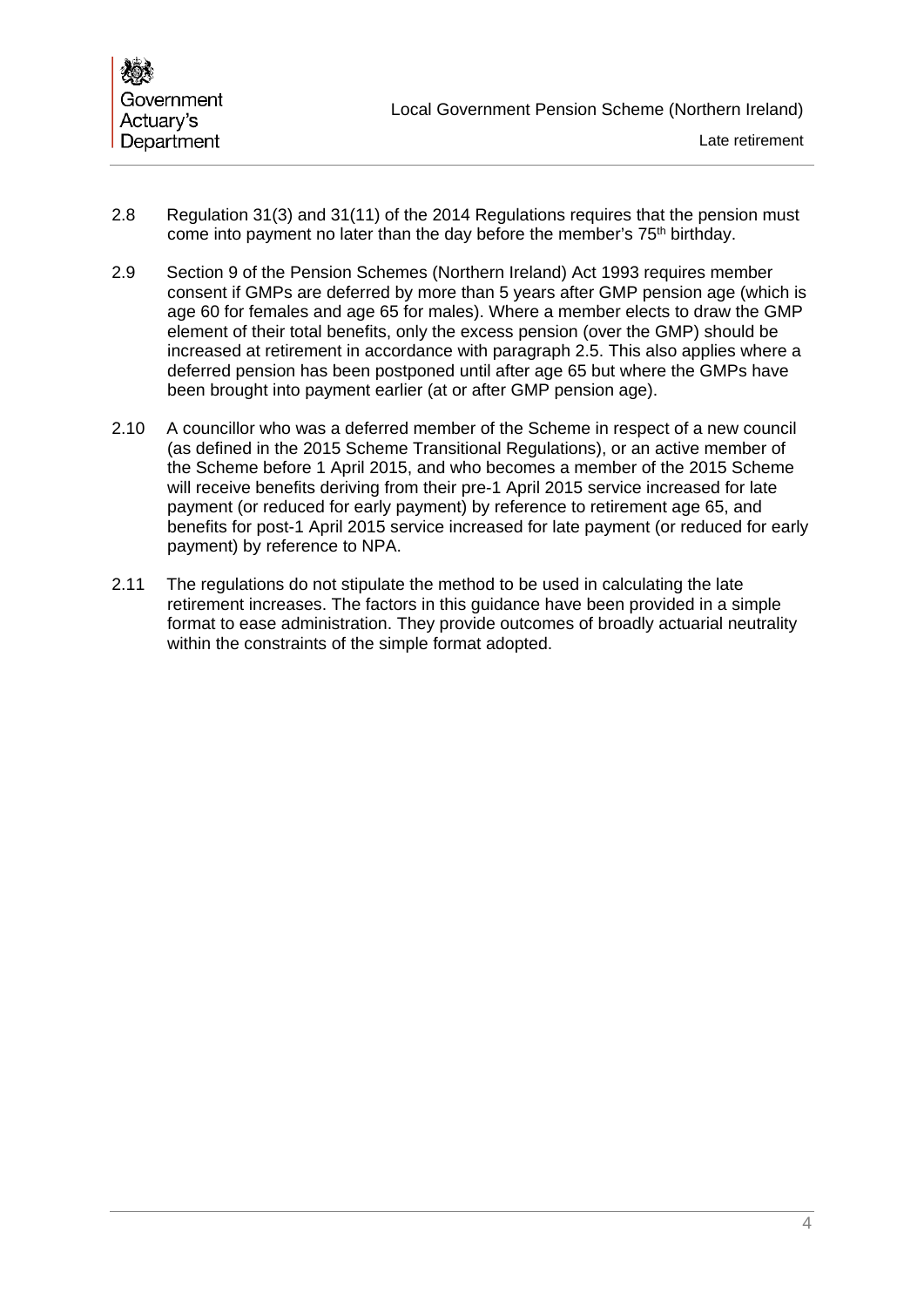

# <span id="page-6-0"></span>**3 Examples**

| Member retiring from active service after reaching NPA                                                                                                                                                                                                                                                                                                                       |                                                       |                                     |  |  |  |
|------------------------------------------------------------------------------------------------------------------------------------------------------------------------------------------------------------------------------------------------------------------------------------------------------------------------------------------------------------------------------|-------------------------------------------------------|-------------------------------------|--|--|--|
| Consider a male member, whose SPA fell on 30 May 2017.                                                                                                                                                                                                                                                                                                                       |                                                       |                                     |  |  |  |
| The member decided to remain as an active member and retire on 30 September 2017, with<br>his last day of service 29 September 2017. The inclusive period from his SPA date of 30<br>May 2017 until 29 September 2017 (the day before his benefits become payable) is 0 years<br>123 days. It is assumed that the statutory underpin has no impact on the member's benefits. |                                                       |                                     |  |  |  |
| Member's benefits at 30 September 2017 before late retirement additions:                                                                                                                                                                                                                                                                                                     |                                                       |                                     |  |  |  |
| Pension<br><b>Retirement Grant</b>                                                                                                                                                                                                                                                                                                                                           |                                                       | £18,000.00 pa<br>£40,000.00         |  |  |  |
| The late retirement increases should be calculated as:                                                                                                                                                                                                                                                                                                                       |                                                       |                                     |  |  |  |
| Pension<br>Retirement grant                                                                                                                                                                                                                                                                                                                                                  | 18,000.00 x 123 x 0.0001<br>40,000.00 x 123 x 0.00001 | $=$ £221.40 pa<br>$= £49.20$        |  |  |  |
| The prospective benefits payable from 30 September 2017 are:                                                                                                                                                                                                                                                                                                                 |                                                       |                                     |  |  |  |
| Member's pension:<br><b>Retirement grant:</b>                                                                                                                                                                                                                                                                                                                                | $18,000.00 + 221.40$<br>$40,000.00 + 49.20$           | $=$ £18,221.40 pa<br>$=$ £40,049.20 |  |  |  |
| However, the member could decide to commute part of his pension of £18,221.40 into an<br>additional lump sum in accordance with Regulation 34 of the 2014 Regulations.                                                                                                                                                                                                       |                                                       |                                     |  |  |  |

Pensions in payment should increase in line with the Pensions Increase Acts but subject to the provisions in regulations 27, 28, 29 or 30 of the 2014 Regulations as relevant.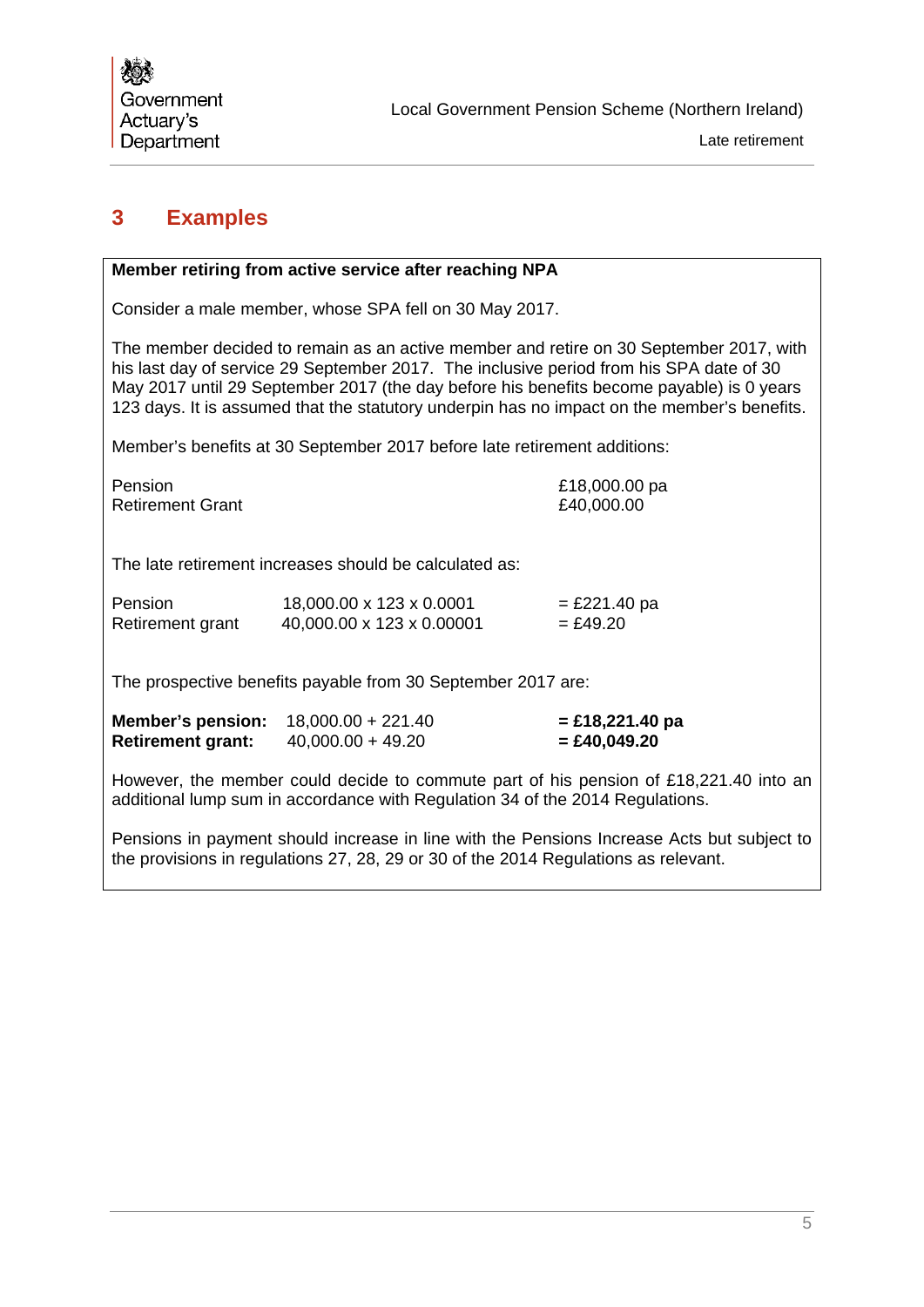| Member retiring from deferment after reaching NPA                                                                                                                                 |                                                                                                  |                                     |  |  |  |
|-----------------------------------------------------------------------------------------------------------------------------------------------------------------------------------|--------------------------------------------------------------------------------------------------|-------------------------------------|--|--|--|
|                                                                                                                                                                                   | Consider a male member, whose SPA is 65 and whose 65 <sup>th</sup> birthday fell on 30 May 2017. |                                     |  |  |  |
| The member's last day of service was 29 October 2009 but he retired on<br>30 September 2017. It is assumed that the statutory underpin has no impact on the<br>member's benefits. |                                                                                                  |                                     |  |  |  |
| The period from (and including) his SPA date of 30 May 2017 until 29 September 2017 (the<br>day before his benefits become payable) is 0 years 123 days                           |                                                                                                  |                                     |  |  |  |
| The member's total benefits at 30 September 2017 before late retirement additions but<br>including pension increases to April 2017 are:                                           |                                                                                                  |                                     |  |  |  |
| Pension<br><b>Retirement Grant</b>                                                                                                                                                |                                                                                                  | £20,000.00 pa<br>£60,000.00         |  |  |  |
|                                                                                                                                                                                   | The late retirement increases should be calculated as:                                           |                                     |  |  |  |
| Pension<br>Retirement grant                                                                                                                                                       | £20,000.00 x 123 x 0.0001<br>£60,000.00 x 123 x 0.00001                                          | $=$ £246.00 pa<br>$= £73.80$        |  |  |  |
| The prospective benefits payable from 30 September 2017 are:                                                                                                                      |                                                                                                  |                                     |  |  |  |
| <b>Member's pension:</b><br><b>Retirement grant:</b>                                                                                                                              | £20,000.00 + £246.00<br>$£60,000.00 + £73.80$                                                    | $=$ £20,246.00 pa<br>$= £60,073.80$ |  |  |  |
| However, the member could decide to commute part of his pension of £20,246.00 into an<br>additional lump sum in accordance with Regulation 34 of the 2014 Regulations.            |                                                                                                  |                                     |  |  |  |

The pension should receive a full year's Pension Increase in April 2018 and annually thereafter.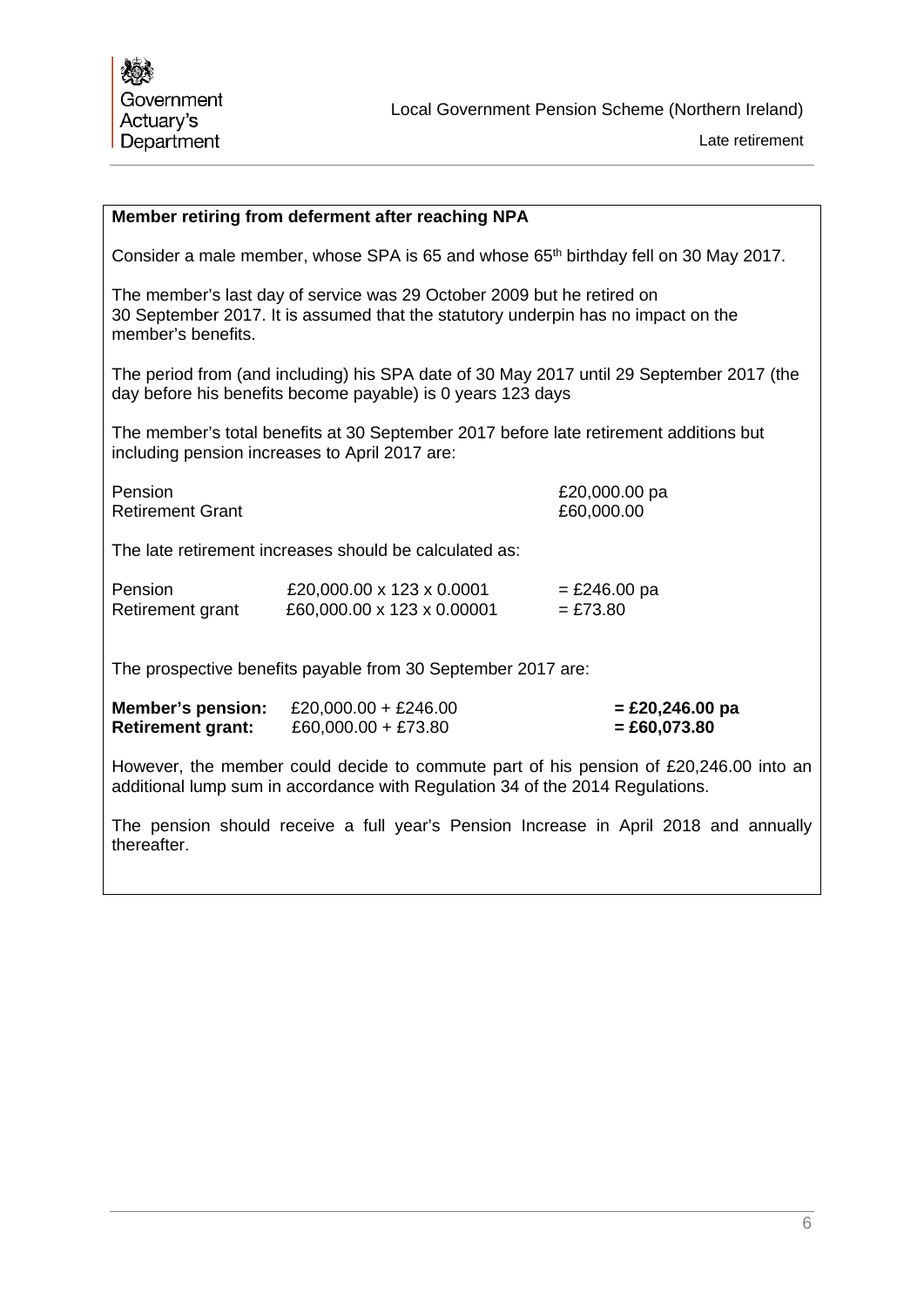# <span id="page-8-0"></span>**Appendix A: Cited Regulations**

### **A.1 Excerpts from the 2014 Regulations[1](#page-8-1)**

#### **Introduction and interpretation**

**2.**—

… (2) The Scheme manager responsible for the administration of pensions and other benefits payable under these Regulations, is the Northern Ireland Local Government Officers' Superannuation Committee, and in these Regulations is referred to as "the Committee".

(3) The Department may, after consultation with the Government Actuary's Department, issue actuarial guidance to the Committee.

#### **Retirement pension accounts: deferred members and pension credit members**

**28.**—

…

(6) The balance in the member's retirement pension account is adjusted each year by the index rate adjustment from the date that an increase would apply if that balance were a pension in payment to which the 1971 Act applied.

#### **Pension credit accounts**

 $30.$ —<br>(3)

The amount credited under paragraph  $(2)$  is the opening balance for the following Scheme year and, thereafter, the balance in the pension credit account each year is adjusted by the index rate adjustment from the date that an increase would apply if that balance were a pension in payment to which the 1971 Act applied.

#### **Retirement benefits**

 $31. -$ 

…

-

(1) Subject to paragraph (3) a member who attains normal pension age and is not an employee in local government employment is entitled to, and shall take, immediate payment of a retirement pension without reduction.

(3) A member to whom paragraph (1) applies may elect to defer payment of a retirement pension to a date after that member's normal pension age up to the date when that member attains the age of 75.

(4) A member who starts to receive payment of a retirement pension from a date after that member's normal pension age is entitled to enhancement of the pension by the amount shown as appropriate in actuarial guidance issued by the Department.

<span id="page-8-1"></span><sup>1</sup> The Local Government Pension Scheme Regulations (Northern Ireland) 2014 (SRNI 2014/188)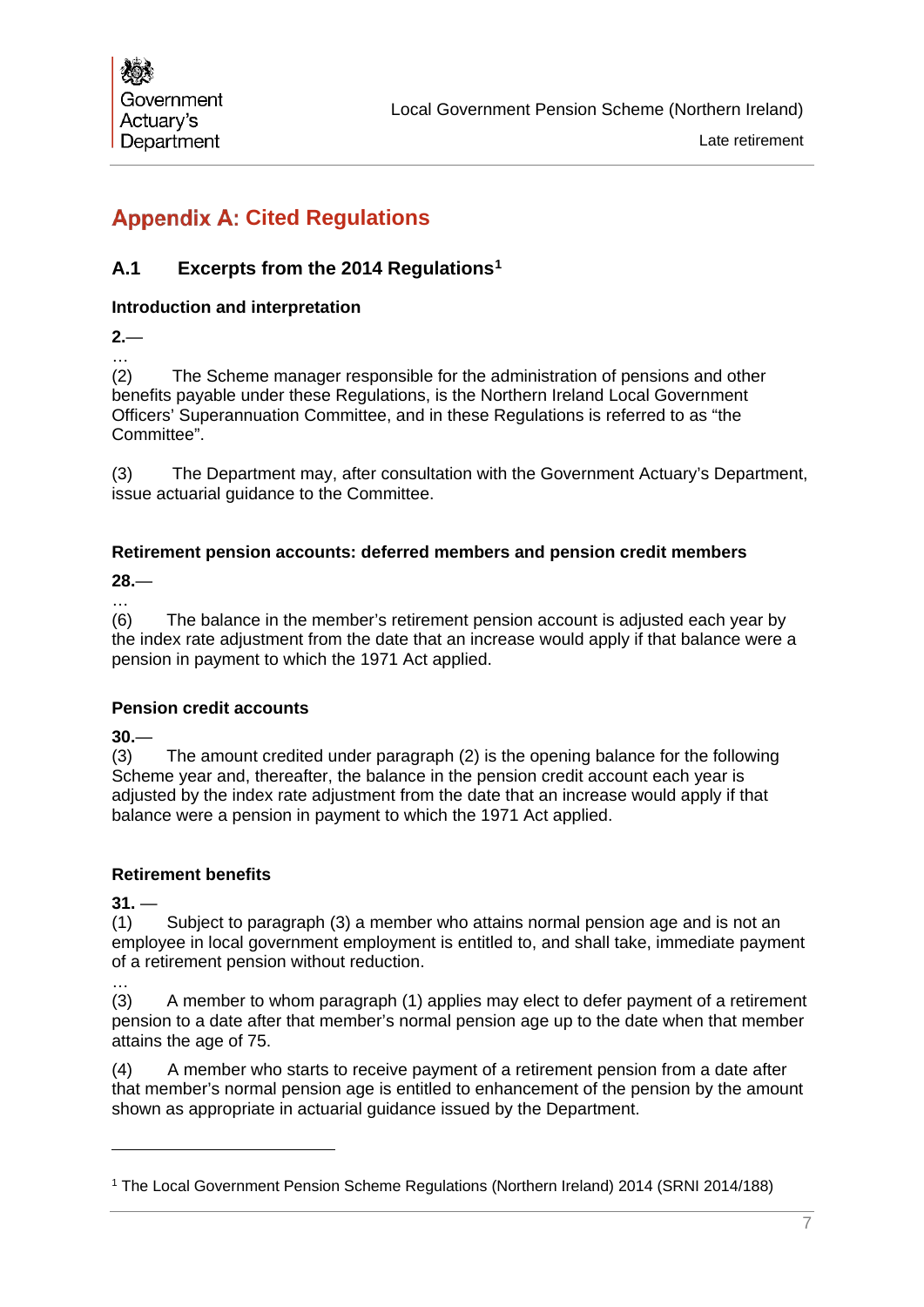## **A.2 Excerpts from the 2015 Scheme Transitional Regulations[2](#page-9-0)**

#### **Membership before 1st April 2015**

**3.**—

…

…

 $\frac{1}{(4)}$ Where a person has been an active member of the Scheme, and retirement benefits under paragraph (1) are payable to a member in accordance with regulation 10 (retirement benefits), the benefits paid from earlier Schemes and the Scheme are, for all purposes, to be regarded as constituting a single pension scheme.

(5) But a retirement pension and any retirement grant payable to a member under paragraph (4) is subject to actuarial adjustment if it would have been subject to actuarial adjustment under the 2009 Scheme, irrespective of whether retirement pension under the Scheme payable at the same time is subject to actuarial adjustment.

(8) Where a person has not been an active member of the Scheme and has benefits under the earlier Schemes, or has been an active member of the Scheme and has benefits under the earlier Schemes which have not been aggregated with the benefits in the Scheme, the benefits payable as a consequence of paragraph (1) are payable in accordance with the earlier Schemes as applied by this regulation.

(12) Any guidance issued by the Government Actuary in accordance with any provision in the former regulations is to be treated as actuarial guidance issued by the Department as defined in Schedule 1 to the 2014 Regulations and any reference to guidance issued by the Government Actuary in the former regulations is to be construed as a reference to actuarial guidance issued by the Department.

#### **Councillors' pensions**

 $21. -$ 

-

… (3) Where a councillor who has deferred councillor membership of the 2009 Scheme in respect of a new council becomes an active member of the Scheme, whether by reason of paragraph (1) or otherwise, the appropriate amount of pension accrued under the 2009 Scheme in respect of that deferred membership of the new council shall be credited by the Committee to that councillor's active member pension account under the Scheme.

(4) The active membership of any councillor in respect of an existing council shall end on 31st March 2015 and that membership shall be treated as deferred membership unless the councillor qualifies for the immediate payment of retirement benefits under regulations 16 (normal retirement) or 17 (retirement after normal retirement age) of the Benefits Regulations or the councillor member chooses to receive the immediate payment of retirement benefits under regulation 30 (choice of early payment of pension) of those Regulations.

<span id="page-9-0"></span><sup>2</sup> The Local Government Pension Scheme (Amendment and Transitional Provisions) Regulations (Northern Ireland) 2014 (SRNI 2014/189)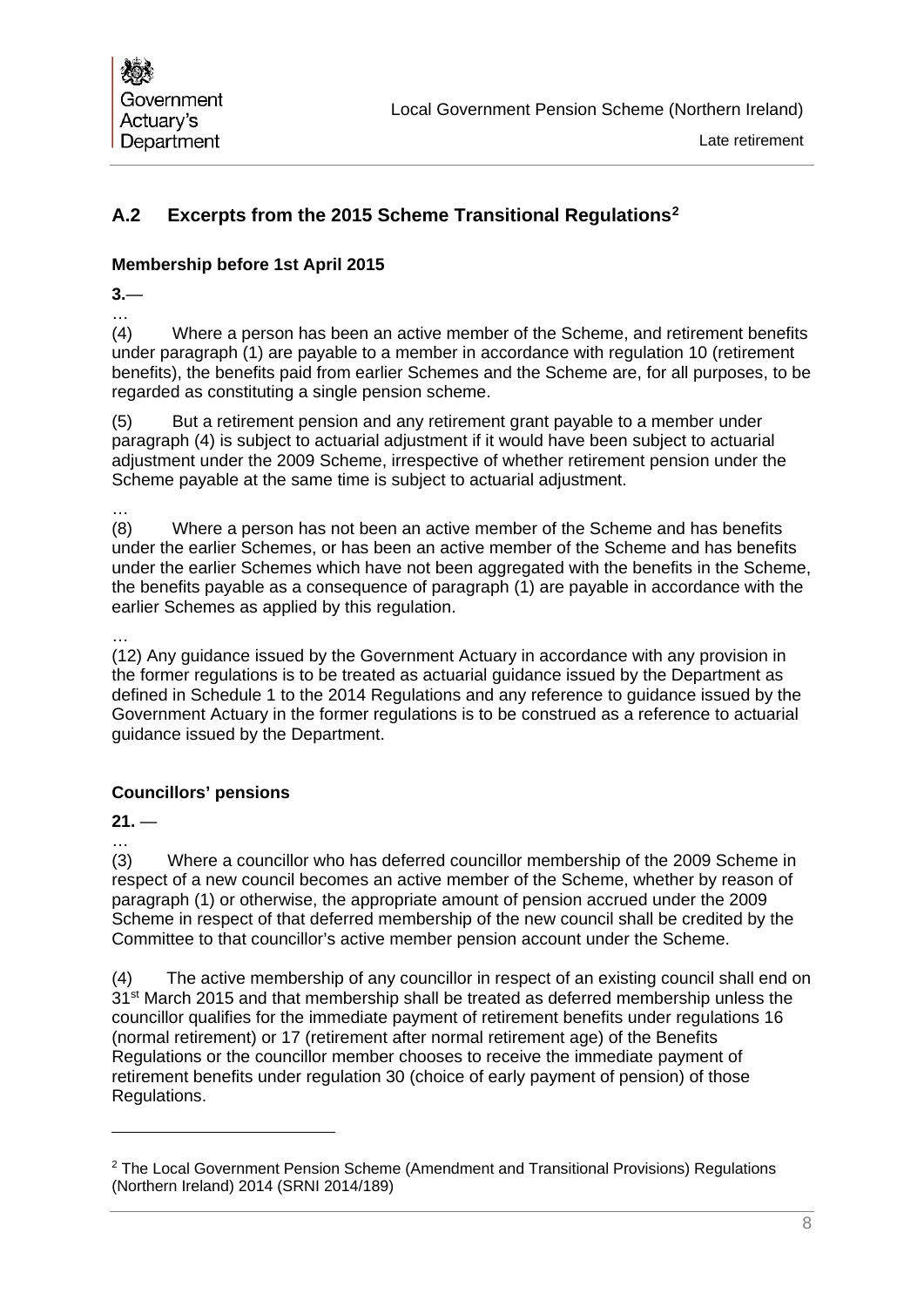| 燃          |
|------------|
| Government |
| Actuary's  |
| Department |

Late retirement

(5) Where paragraph (4) applies the Committee shall apply the appropriate actuarial adjustment in accordance with guidance issued by the Department, for the early or late payment of retirement benefits.

…

(8) Where pension accrued under the 2009 Scheme is credited to a councillor's active member pension account under the Scheme, that pension is payable when the councillor member is aged 65.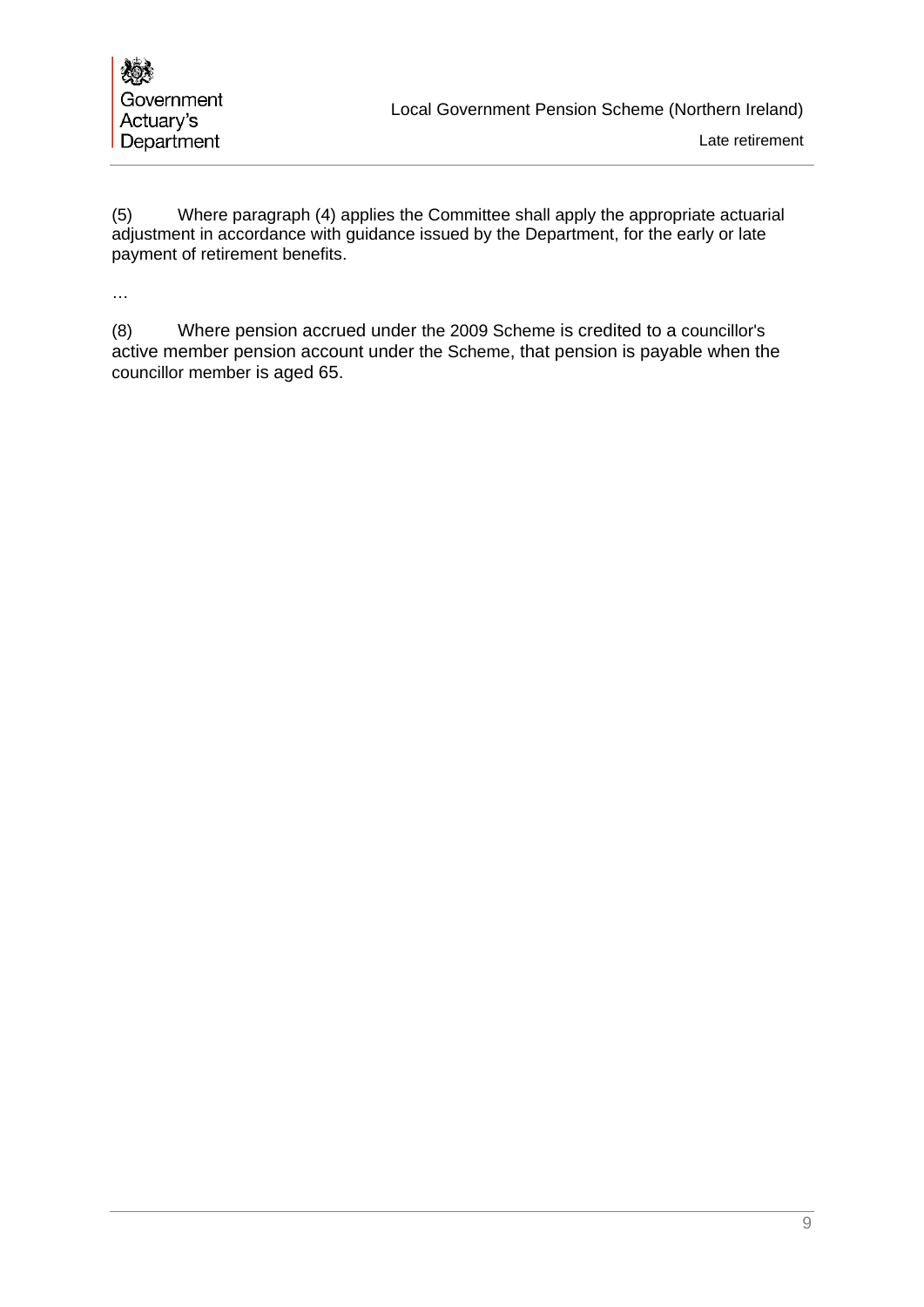# <span id="page-11-0"></span>**Appendix B: Legislative references**

#### **Service in the 2015 scheme**

- B.1 DfC is required under the 2014 Regulations to:
	- (i) issue actuarial guidance on late retirement increases when a member receives their pension after normal pension age [regulation 31 (4)];
	- (ii) issue actuarial guidance when a pension credit member defers receipt of their pension until after normal pension age [regulation 31 (11)]; and
	- (iii) consult GAD before issuing such guidance [regulation 2(3)].

#### **Service accrued before 1 April 2015**

- B.2 Regulation 3(5) of the 2015 Scheme Transitional Regulations also refers to actuarial adjustments in respect of retirement pensions and retirement grants accrued before 1 April 2015.
- B.3 Where a person has not been a member of the 2015 Scheme, benefits payable in respect of service before 1 April 2015 are payable in accordance with the 2009 Scheme [Regulation 3(8) of the 2015 Scheme Transitional Regulations]. Details of the requirements under the 2009 Scheme are listed in the following paragraphs (which reflect the change made from the Government Actuary to DfC as the person responsible for issuing guidance) [Regulation 3(12) of the 2015 Scheme Transitional Regulations].
- B.4 In relation to Regulation 17(2) of the Local Government Pension Scheme (Benefits, Membership and Contributions) Regulations (Northern Ireland) 2009 ('the 2009 Regulations') (SRNI 2009/32), DfC is required to issue guidance to determine the increase applicable to benefits when a member remains in employment after their 65<sup>th</sup> birthday.
- B.5 In relation to Regulation 29(5) of the 2009 Regulations, DfC is required to issue guidance to determine the increase applicable to accrued benefits when a member who has left service without immediate entitlement to benefits under any of regulations 16 to 20 chooses not to receive payment of those benefits immediately on attaining normal retirement age.
- B.6 In relation to Regulation 14(3) of the 2009 Regulations, DfC is required to issue guidance on the increase to be applied to the additional pension where it is taken after normal retirement age.
- B.7 A member may also have a transfer credit that was awarded under protected regulation 68(8) of The Local Government Pension Scheme Regulations (Northern Ireland) 2002 (SRNI 2002/352) protected by virtue of Schedule 1 of the Local Government Pension Scheme (Amendment and Transitional Provisions) Regulations (Northern Ireland) 2009 (SRNI 2009/34) and regulation 14(1)(b) of the 2015 Scheme Transitional Regulations. The transfer credit is treated as arising from pre-1 April 2015 membership and this guidance document is also relevant in determining any increases to be applied in respect of those transfer credits.